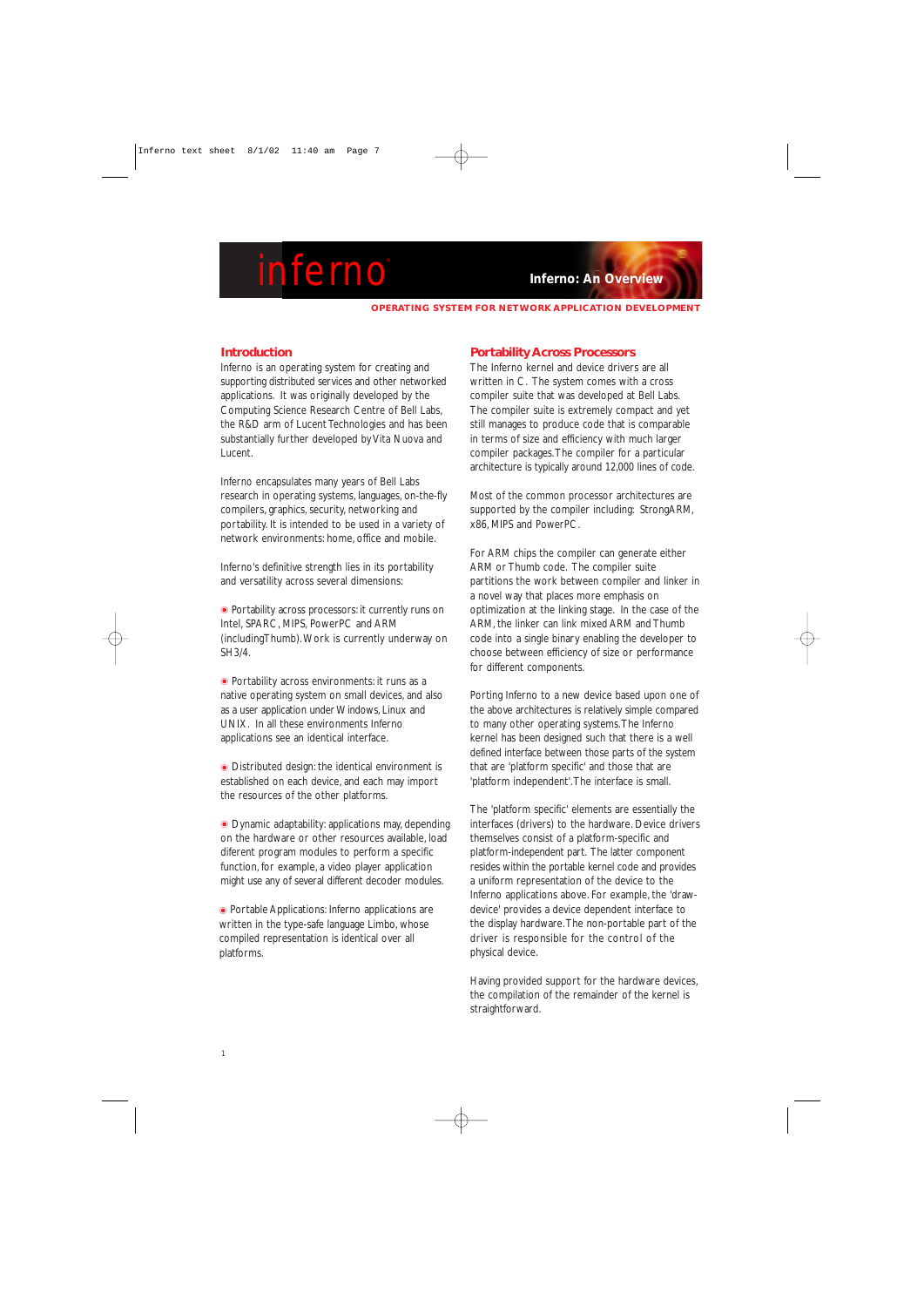**OPERATING SYSTEM FOR NETWORK APPLICATION DEVELOPMENT**

The block diagram below shows the relationship between the various components of the Inferno system and the physical hardware.

|                                            |                                        |            |                                     | Shell                                          | <b>Browser</b> | ide                                     | debugger   |  |  |  |  |
|--------------------------------------------|----------------------------------------|------------|-------------------------------------|------------------------------------------------|----------------|-----------------------------------------|------------|--|--|--|--|
|                                            |                                        |            |                                     | <b>Window Manager Applications</b>             |                |                                         |            |  |  |  |  |
|                                            | <b>Non-window Manager Applications</b> |            |                                     | <b>Window Manager</b>                          |                |                                         |            |  |  |  |  |
| <b>Virtual Machine</b>                     |                                        |            |                                     |                                                |                |                                         |            |  |  |  |  |
|                                            | <b>Libraries</b><br>(Math, Tk, crypt)  |            | <b>System Calls</b><br>(ssl, pipe,) |                                                |                | <b>Virtual Device</b><br><b>Drivers</b> |            |  |  |  |  |
|                                            | <b>Host OS Interface</b>               |            |                                     | <b>Native Drivers</b>                          |                |                                         |            |  |  |  |  |
| <b>Sockets</b>                             | <b>WinSock</b>                         | <b>X11</b> | Win32s                              | <b>Ether</b>                                   | 802.11         | <b>USB</b>                              | <b>VGA</b> |  |  |  |  |
| Windows, Linux, FreeBSD,<br><b>Solaris</b> |                                        |            |                                     | Port (x86, Sparc, Mips,<br>PowerPC, StrongARM) |                |                                         |            |  |  |  |  |

### **Portability Across Environments**

The traditional perception of an operating system is that it will take control of the whole of a computing device; this is true for most systems including Windows, Linux and most RTOSs. More recently, operating system developers have come to recognize that, whilst there are obvious advantages in providing new environments (particularly those that address distributed application development), it is not practical to replace existing operating systems in all cases. Inferno addresses this problem by providing 'hosted' versions of Inferno that make use of the services of an existing operating system in order to support the Inferno environment. As with all native Inferno ports, hosted versions of Inferno provide an identical environment to the application developer. Not all operating systems can act as a host for Inferno, a minimum level of functionality must be provided. There is no Inferno port to DOS, for example, but there are versions for Windows 95/98/2000/NT, Linux, Solaris, Irix, FreeBSD, Plan 9 and others.

Where Inferno is hosted on top of an existing operating system, one can consider Inferno to be a portable application development environment for the construction of distributed applications.

### **Distributed Design**

One of the most difficult tasks facing programmers today is the design and development of distributed applications that will run across a heterogeneous network of computing devices. The difficulty of writing such applications is manifested in a number of ways:

**• The development environments and** programming technologies vary greatly from one device to another. Not all networks are IP not all devices are on the Internet.

 $\bullet$  Existing systems vary dramatically in the way they present their resources. Some devices may provide access through a specialized low level protocol (a digital camera say), others through remote procedure calls (RPC), and others through high level protocols not originally intended for the task (HTTP for example).

 $\bullet$  Differing policies for security and authentication make claims of reliability hard to make.

Inferno addresses the first of these points by providing the same environment everywhere within the network, whether on an existing system in hosted mode or native on a new device.

The second issue Inferno addresses through a simple, unifying mechanism for the representation of resources in the network. This mechanism is based upon the import and export of a hierarchical 'namespace'. A namespace looks like a hierarchical filesystem, but it isn't. The names within the namespace can be accessed as if they were files using the file operations 'open', 'close', 'read' and 'write'. Namespaces can be composed into more complex hierarchies representing a collection of resources. Applications that operate on these namespaces are insulated from whether resources are, local or remote.

The import and export of namespaces is underpinned by a single, unifying file protocol called Styx.The Styx protocol is used for access to all resources whether local or remote. Styx can run over a variety of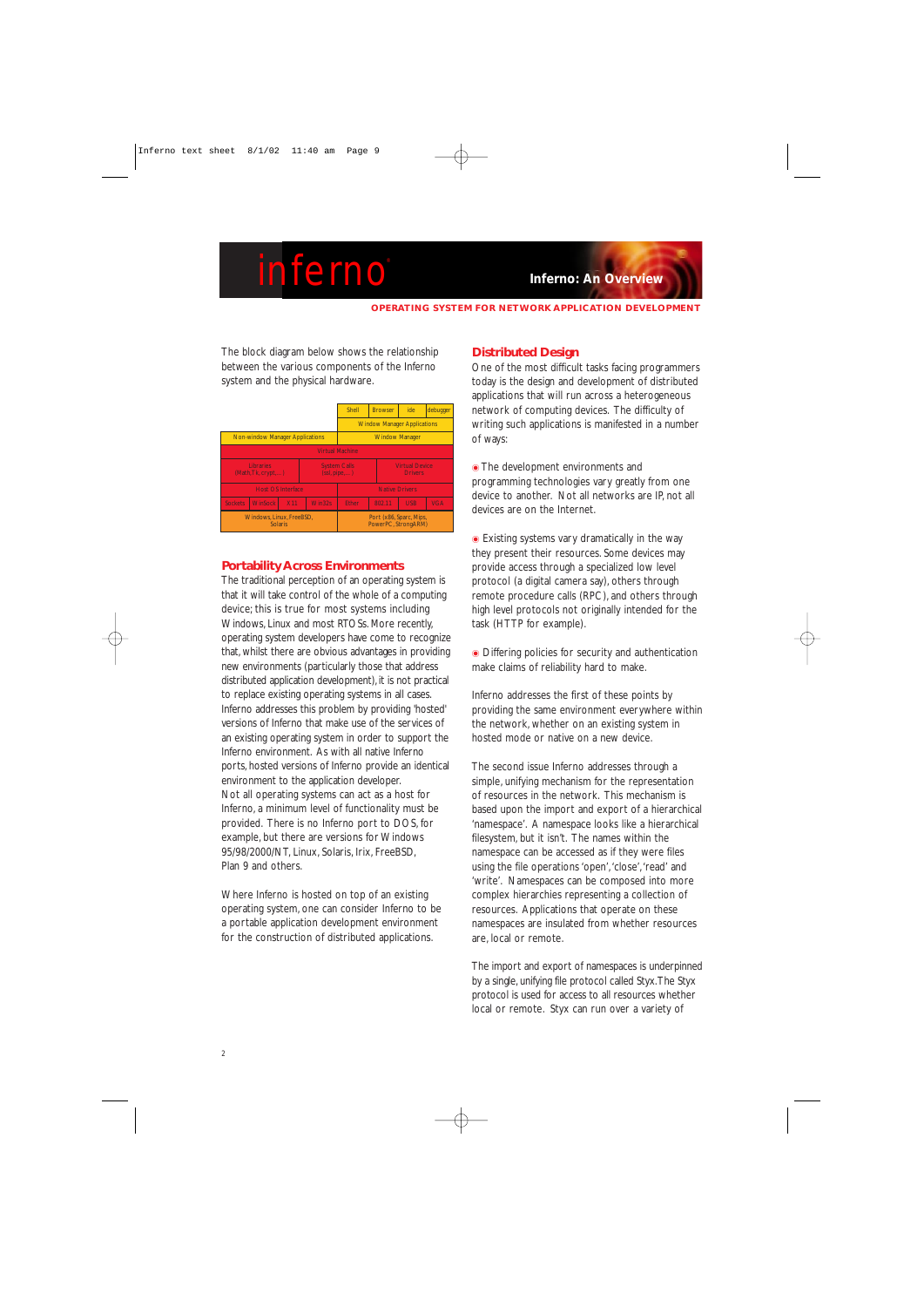**OPERATING SYSTEM FOR NETWORK APPLICATION DEVELOPMENT**

transport protocols (TCP/IP,ATM) and insulates Inferno applications from the type of network being used. Styx can run over simple linkprotocols that connect small devices one to another, for instance, a Lego IR link.

Finally, since access to all resources is through the Styx protocol, Inferno has a single point at which to focus security. As a consequence security is an issue dealt with by the operating system and not by individual applications, as is so often the case.

### **Namespace Example**

This example describes a home network that consists of the following devices:

- $\bullet$  Windows PC
- $\odot$  Digital Camera
- Video Recorder
- PDA (Compaq iPAQ, for example)

The physical connection between the devices may be as follows:

- Wireless 802.11b network connecting the iPAQ and the Windows PC
- $\bullet$  Ethernet network connecting the PC to the Video Recorder
- $\bullet$  USB connection from the PC to the Digital Camera

Inferno is represented on these devices as follows:

#### Windows PC

Hosted version of Inferno providing an environment for distributed application development.The application that controls the other devices will run from this machine though does not have to.

#### iPAQ

Native version of Inferno that controls the entire device including a driver for a PCMCIA Wireless card. The iPAQ contains a collection of useful PDA style applications and also a simple JPEG viewer for the user to look at their latest snaps.

#### Video Recorder and Digital Camera

Both of these devices could run Inferno as a native operating system, however, to futher illustrate the flexibility of Inferno we will assume that the Video Recorder is running a version of Linux and the Digital Camera an RTOS. Instead of replacing these incumbent operating systems we assume that a Styx protocol stack has been ported to each and operates as a process inside each of the hosted operating systems.

The diagram below illustrates this simple network, detailing the namespace presented by each device.



### **The Application - Time Lapse Photography**

The task we give ourselves is to write a distributed application to do time lapse photography. The photographs are to be taken at 10 second intervals. After each photograph is taken it is to be copied to a VCR for playback as a video. Each image is to be stored for posterity in some local store either on the hard disk or on the iPAQ.

Using other technologies this modestly complex application would require some effort to write. The programmer would have to deal with potentially four different development environments using different APIs and conventions on each. Furthermore, it would be difficult to insulate the application from where the resources it is using are located. With Inferno, however, this modest application could be implemented with virtually no programming at all. How is that done?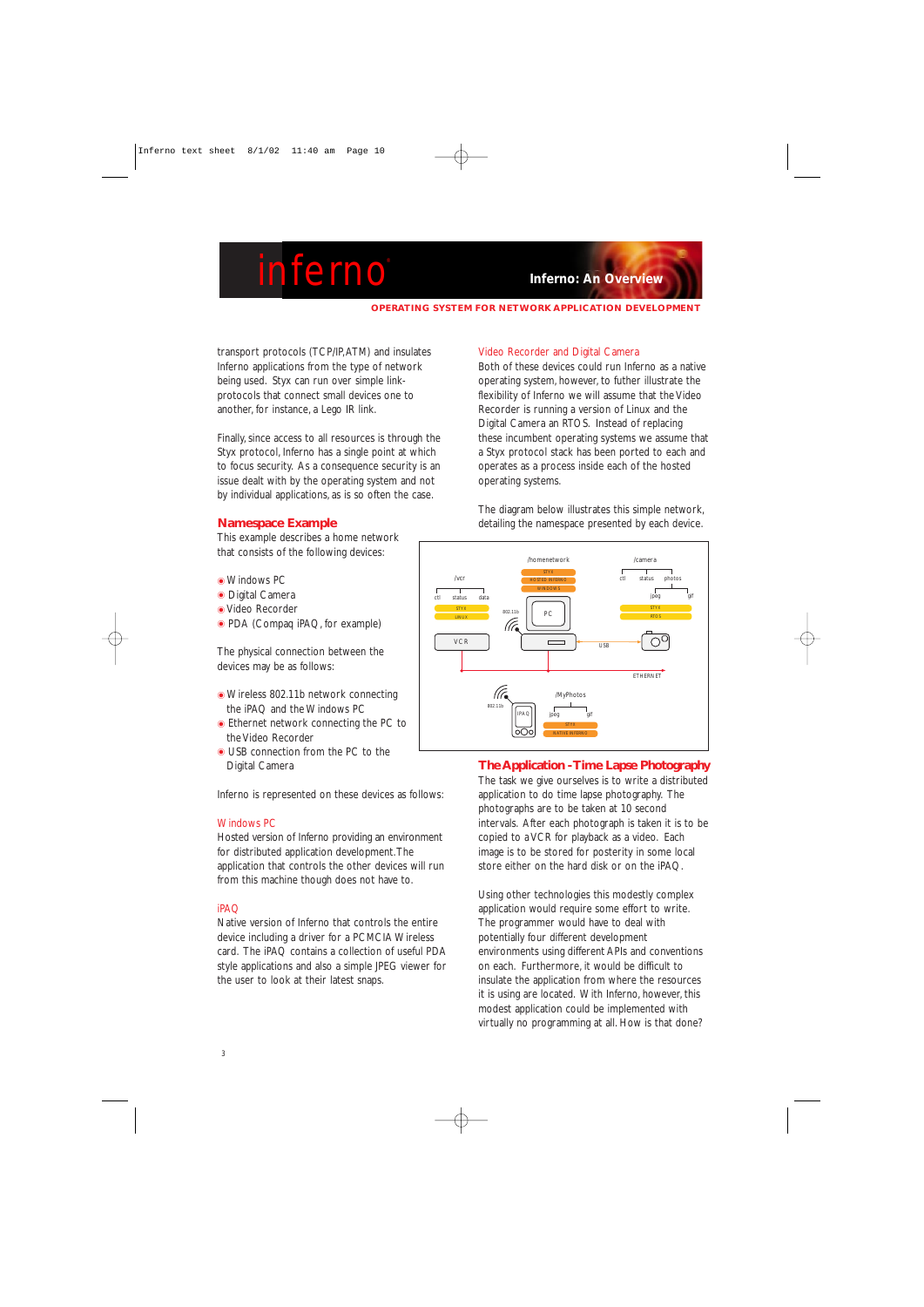```
OPERATING SYSTEM FOR NETWORK APPLICATION DEVELOPMENT
```
What follows is a step-by-step example using commands but, obviously, graphics would be used in a consumer interface.

#### Step One - mount the different name spaces

The 'namespace' for each device is first of all mounted under a mount point on the machine that is to run the application (in our case the PC). The mount point is  $/n/r$ emote. Each mount specifies the type of network (TCP in this case), the IP address and the port. The network type can be left out, and in these examples the port is left off, defaulting to 'Styx' of course! At each of the IP addresses and ports specified there must be a process that serves the Styx protocol.

```
mount tcp!182.1.1.2 /n/remote/vcr
mount tcp!182.1.1.3 /n/remote/camera
```
#### Step Two - bind the namespaces together

These name spaces are then bound into the name space that our application expects to see /homenetwork.

```
bind -a /n/remote/vcr /homenetwork/vcr
bind -a /n/remote/camera /homenetwork/camera
bind -a '#Uc:/MyPhotos'/homenetwork/MyPhotos
```
The last bind command binds part of the Windows files system into the /homenetwork namespace. The convention is that the # introduces a reference to a local device, in this case the U specifies the host OS file system and the remainder of the text indicates a path within the host file system.

#### Step Three - run the application from the PC

In fact lets write the application using a shell script.

```
echo 'record single frame' > /homenetwork/vcr/ctl
echo 'picture type jpg' > /homenetwork/camera/ctl
while : ; do
       echo 'snap' > /homenetwork/camera/ctl
       photo='cat /homenetwork/status'
       cp /homenetwork/camera/photos/$photo.jpg /homenetwork/MyPhotos
       cp /homenetwork/camera/photos/$photo.jpg /homenetwork/vcr/data
       echo 'next frame' > /homenetwork/vcr/ctl
       echo 'delete $photo' > /homenetwork/camera/ctl
       sleep 10
done
echo 'record off' > /homenetwork/vcr/ctl
echo 'rewind' > /homenetwork/vcr/ctl
```
This script initializes the camera and VCR and then it enters a loop that involves taking a photo, copying it to the local store and the VCR and then pausing for 10 seconds before repeating the process again.

What you notice from this script is that the application operates on the namespace as if it were a collection of files. As far as the application is concerned the namespace is indistinguishable from physical files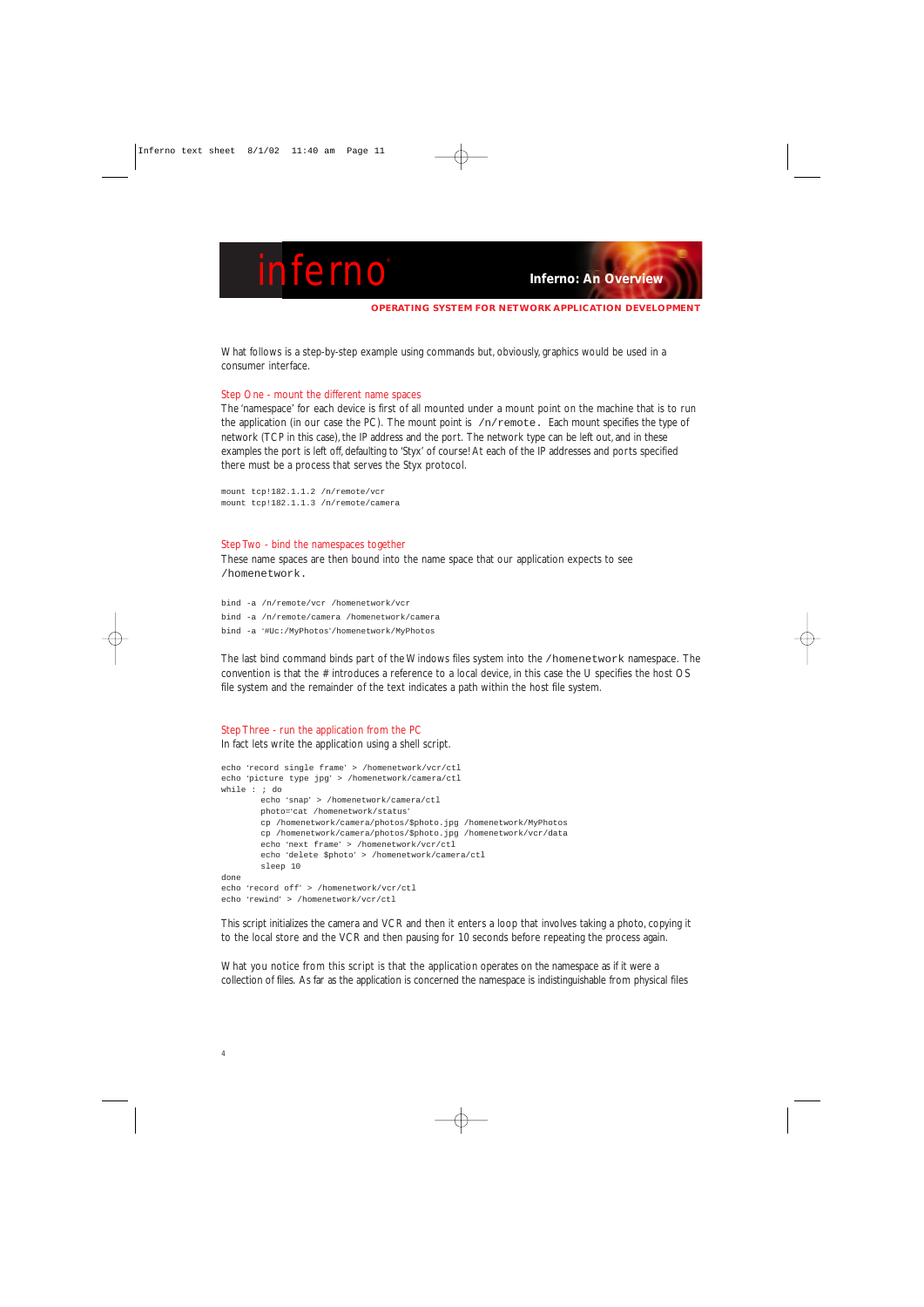**OPERATING SYSTEM FOR NETWORK APPLICATION DEVELOPMENT**

on the local machine. What you will also notice is that commands are written as text into these files, for example:

echo 'snap' > /homenetwork/camera/ctl

The commands do not have to be text but there are advantages:

- text is easy to read
- scripting can be used to implement programs

The camera and VCR need to interpret the commands sent and to interact with the physical hardware, but this would be true no matter what scheme were used. The advantage of the Inferno architecture is that the commands to control the device are separated from the protocol for communication. Extensions to the command set to control the device do not require modifications to the Styx communication protocol.

#### Step 4 - run the application from the IPAQ

This is a trivial change for Inferno. In fact the application remains exactly the same whilst the initial mount and binds are modified as follows:

mount 182.1.1.2 /n/remote/vcr mount 182.1.1.3 /n/remote/camera mount 182.1.1.3 /n/remote/ipaq bind -a /n/remote/vcr /homenetwork/vcr bind -a /n/remote/camera /homenetwork/camera bind -a /n/remote/ipaq/MyPhotos /homenetwork/MyPhotos

As long as the application is presented with the same namespace it will operate on it regardless of where the resources are located.

#### Step 5 - run on the iPAQ store on PC

Again there are no code changes at all in the application, it does not even have to be recompiled. The namespace on the iPAQ will be composed as follows with the /MyPhotos directory coming from the PC this time.

```
mount 182.1.1.2 /n/remote/vcr
mount 182.1.1.3 /n/remote/camera
mount 182.1.1.4 /n/remote/pc
bind -a /n/remote/vcr /homenetwork/vcr
bind -a /n/remote/camera /homenetwork/camera
bind -a /n/remote/pc/MyPhotos /homenetwork/MyPhotos
```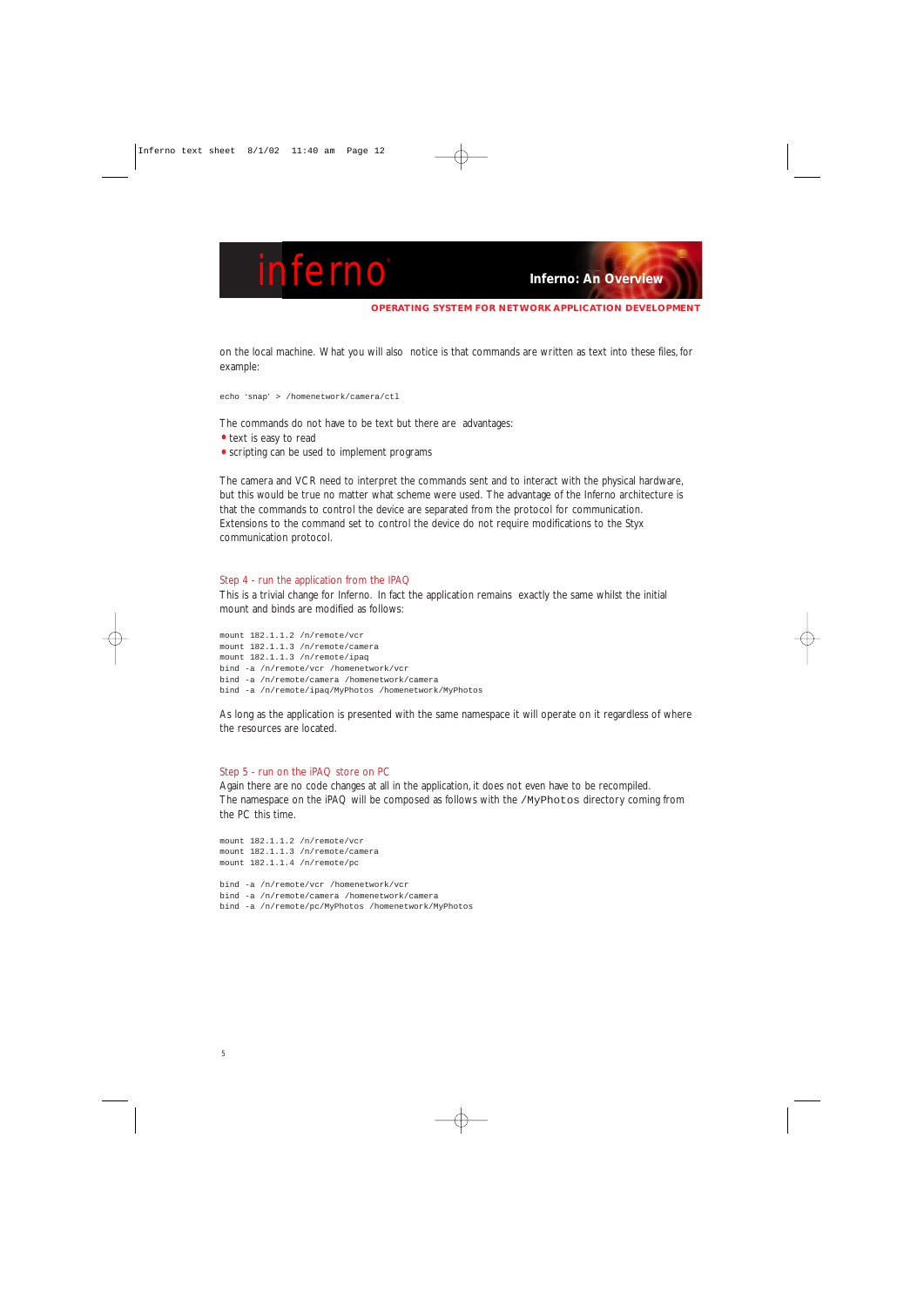**OPERATING SYSTEM FOR NETWORK APPLICATION DEVELOPMENT**

#### **Summary**

Great simplicity is gained by applying the Inferno namespace metaphor consistently and aggressively to all resources in the network. In doing so many things that in other systems would be hard to achieve become trivial. Here are a further two, short examples:

#### **Remote debugging**

The Inferno graphical debugger allows the developer to debug a thread by opening the files located in the directory /prog/<pid> where <pid> is the process id for the thread. To debug a process on another device is trivial, all the user need do is mount the namespace of the remote device and then bind the remote /prog directory in place of the existing /prog directory. Here are the commands to use:

mount 182.1.1.3 /n/remote bind /n/remote/prog /prog

The graphical debugger is blissfully unaware of whether the thread to debug is local or remote.

#### **Porting Inferno**

Porting any operating system can be a laborious task as one incrementally adds support for the various hardware devices. It is not until one implements a driver for the screen, keyboard and pointer can one begin to interact with the device.

With Inferno one can reach this position much quicker. Once the basic CPU and network support has been completed other resources can be imported over the network. For example, you could import the screen, keyboard and pointer device from another machine:

mount 182.1.1.3 /n/remote bind /n/remote/dev/keyboard /dev/keboard bind /n/remote/dev/draw /dev/draw bind /n/remote/dev/pointer /dev/pointer

Having done so the Inferno kernel can run on the new device while the user interacts with it using the sceen, keyboard and mouse of any other device running Inferno in hosted or native mode.

#### **Portable Applications**

Inferno applications are written using the Limbo programming language. It is also possible to write scripts using a programmers shell.The Limbo compiler generates byte code (dis) which is interpreted by the Inferno virtual machine. The byte code is exactly the same on all Inferno platforms and hence Limbo applications are absolutely portable, no buts, no ifs, across all native and hosted platforms.

The Limbo programming language is similar in many respects to C. C programmers will find the transition to Limbo a simple and painless process. And because Limbo is type-safe and includes automatic garbage collection the code is much easier to write, read and maintain than many other languages.

Limbo is a concurrent programming language, that is, it contains the constructs necessary to synchronize a collection of co-operating processes or threads, Inferno enables these threads to be executed on different devices and to communicate using Styx or the namespace metaphor. Not only does Limbo support the creation of these distributed applications it also provides the utilities to graphically debug them.